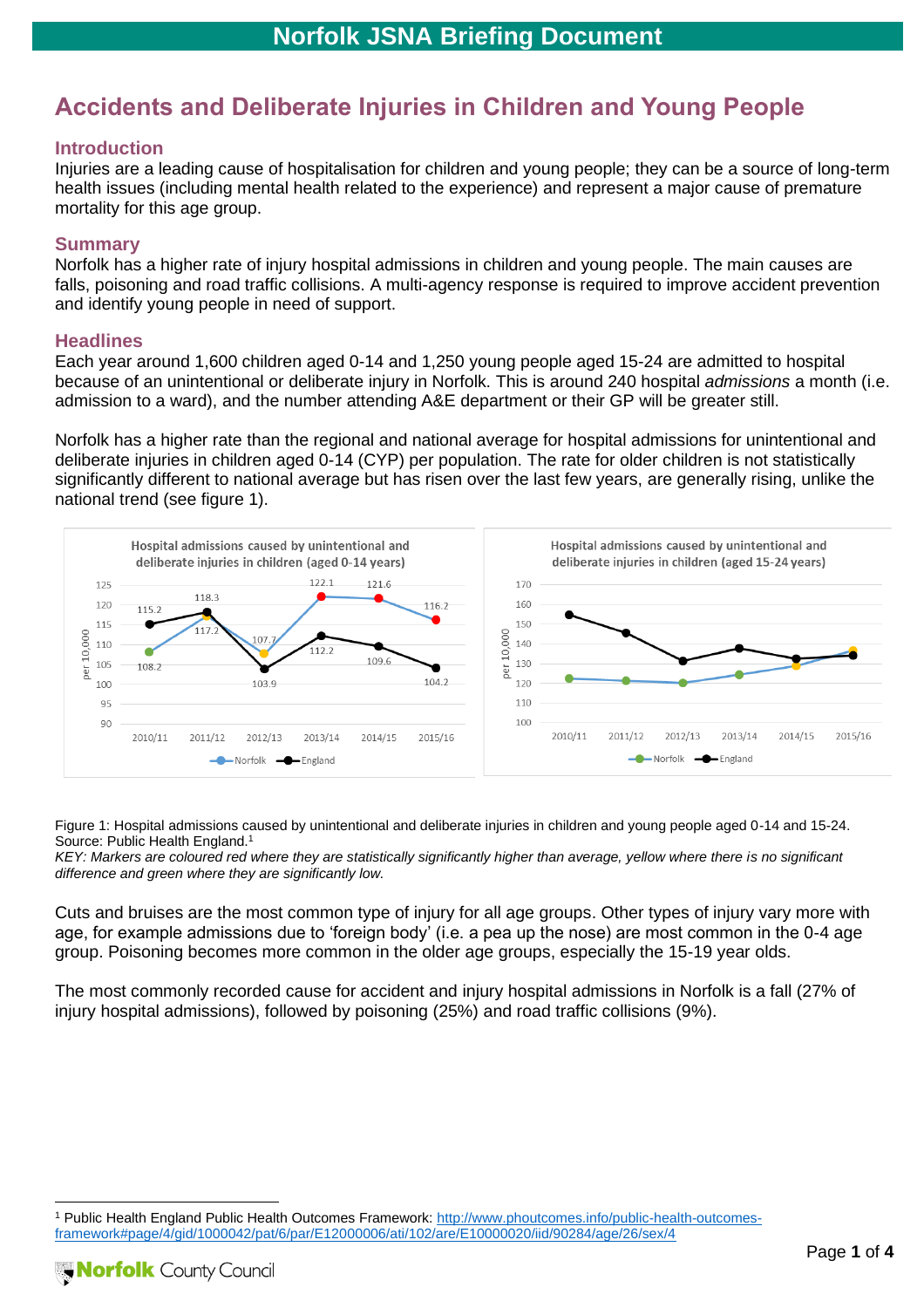

Figure 2: Injury hospital admissions by cause of accident. Source: Norfolk Hospital Episode Statistics 2012-2017.

Figure 2 suggests that action to address these issues should focus on preventing falls and reducing the number of poisonings. Figure 3 (below) demonstrates that this issue changes with age; falls, 'foreign body' and 'struck an object' are all common causes for injury in younger children. For older children road traffic collisions and violence are more of an issue, but the leading cause in older age groups is poisoning.



Figure 3: Injury hospital admissions by cause of accident and age group. Source: Norfolk Hospital Episode Statistics 2012-2017.

Poisoning is an issue that is particularly prevalent in the 15-19 age group, and also with 20-24 year olds. Overall 80% of poisonings were intentional (with the remaining unintentional 20% largely relating to the younger age groups). There were 2,829 admissions to hospital for children aged 11-24 for intentional poisoning in the five years between April 2012 and March 2017 in Norfolk. Three quarters of these were girls (76%). The substances most commonly used by young people to poison themselves were over-the-counter or prescription painkillers (accounting for 53% of poisoning) followed by other over-the-counter and prescription drugs like antiepileptic drugs or sedatives. Very few are caused by alcohol or narcotics.

There were over 300 further hospital admissions of young people recorded with the cause as 'self-harm' although some other injuries may have related to self-harm but not disclosed as such. This is likely to represent a small proportion of self-harm incidents as many would not require admission to hospital.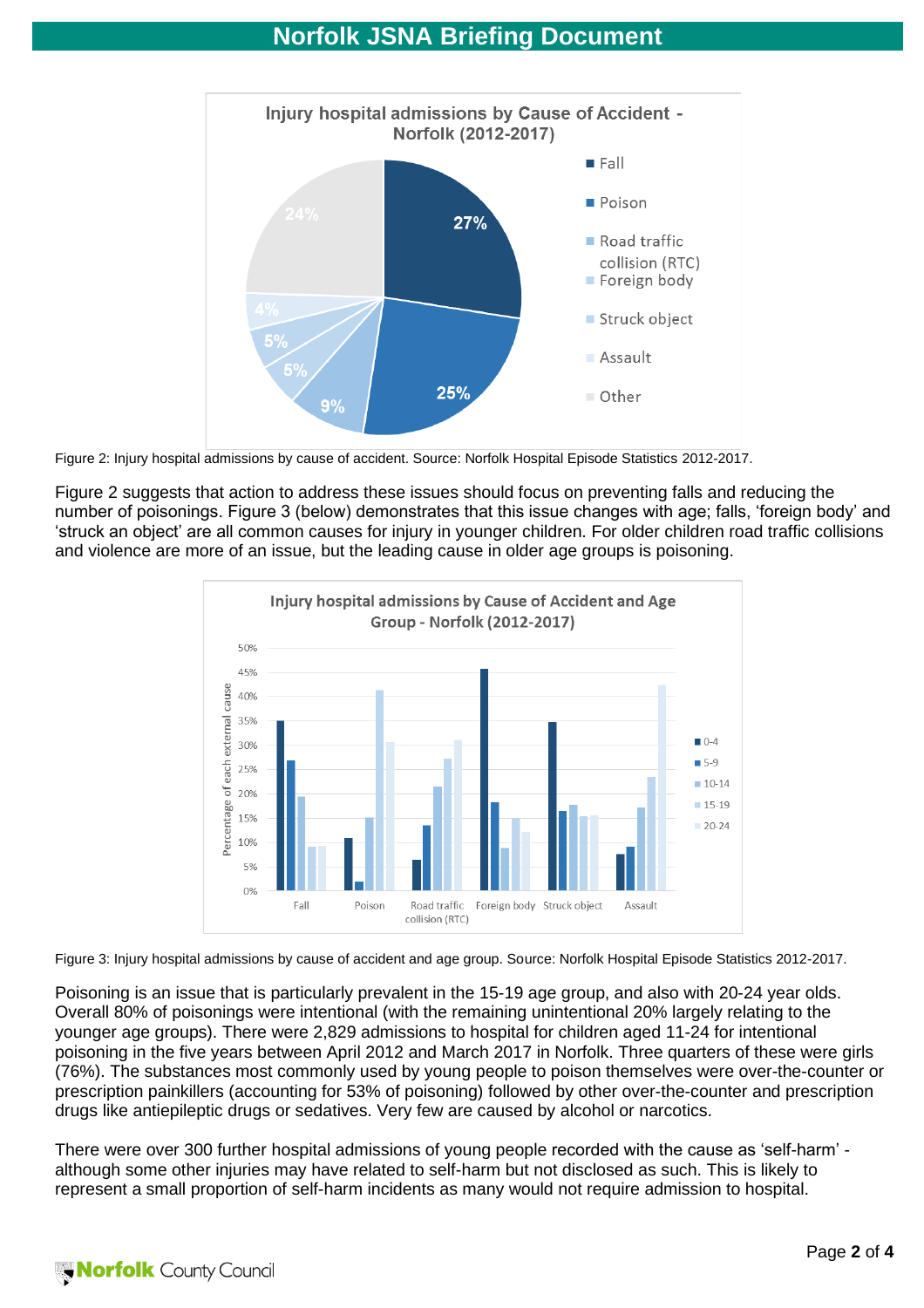## **Influences on Health and Wellbeing**

The most obvious reason for reducing injuries is the benefit to children and their families. The personal costs of an injury can be devastating; for example, a toddler's severe bathwater scald will require years of painful skin grafts, or a fall at home can result in permanent brain damage. The injuries can have major effects on education, employment, emotional wellbeing and family relationships. In addition there are also significant costs to local authorities and to society as a whole; for example, a traumatic brain injury (TBI) to a child under five from a serious fall may result in acquired disabilities which lead to high education and social care costs as well as loss of earnings to families and benefit costs to the state. The approximate lifetime costs for a threeyear-old child who suffers a severe TBI is £4.89m.<sup>2</sup>

### **Social, environmental, population context**

There is a link between this issue and deprivation with injury-related hospital admissions in children and young people more common in more deprived parts of Norfolk (142 per 10,000 in the most deprived compared to 104 per 10,000 in the least deprived). Health inequalities can be tackled via antipoverty strategies; the Marmot review into reducing health inequalities in England advocates targeting deprived areas with 'proportionate universalism', i.e. targeting resources on a sliding scale proportionate to level of disadvantage.<sup>3</sup>

#### **Current services, local plans and strategies**

All services for children and families play a role in accident prevention, including: midwives, Health Visitors, Children's Centres, GPs Social Workers and other early years' services, schools, school nurses, Child and Adolescent Mental Health Services, A&E and hospital staff and voluntary organisations.

Many Children's Centres in Norfolk offer "Save a baby's life" courses as well as road safety awareness and car seat safety checks. Some are also offering home safety checks to more vulnerable families and all use their 'hardship funding' to support purchases of safety equipment e.g. stair gates. Promoting accident prevention is covered in the service specification for Children's Centres in Norfolk.

Health Visitors have a primary and secondary role in the prevention of accidents for young children. They are in a unique position to raise parental awareness of the risks and to provide clear, practical and accurate safety advice. Health Visitors can raise safety issues with parents at universal contacts (such as the child development checks) and during targeted follow-up after A&E attendances. Health Visitors work with Children's Centres to ensure that safety messages are promoted across early years settings and are consistent and tailored to the needs of the local population.<sup>4</sup> The Health Visiting service is commissioned by Norfolk Public Health and the provider (Cambridgeshire Community Services NHS Trust) are required to complete a quarterly audit of responses to A&E attendance notifications. This encourage focus on the pathway and supports appropriate follow up by Health Visitors when a child attends A&E.

In older children self-harm is a leading cause of injury hospital admissions. Self-harm is not usually a suicide attempt or a cry for attention, instead it is often a way for young people to release overwhelming emotions. Self-harm is the fourth most common reason that children and young people contact Childline.<sup>5</sup> Schools, School Nurses, GPs, youth groups, social workers and specialist services such as the Child and Adolescent Mental Health Services need to work together to identify children who are self-harming and provide support to them and their families.

There is a safeguarding aspect to this issue, attendances to A&E for injuries (especially multiple attendances) may be a cause for concern and all staff should understand their responsibility to report any concerns. Anyone who is concerned that a child is suffering, or is at risk of suffering, serious harm should contact their local Children's Services department immediately (see below for contact details).

<sup>2</sup> PHE, RoSPA, CAPT (2014) Reducing unintentional injuries in and around the home in children aged under five years. Public Health England.

<sup>3</sup> Marmot M. Fair society, healthy lives. The Marmot review. Strategic review of health inequalities in England post 2010. 2010. <sup>4</sup> Department of Health (2014) Early Years High Impact Area 5 – Managing minor illness and reducing accidents (reducing hospital attendance/admissions). Department of Health.

<sup>5</sup> NSPCC, Childline figures for 2014/15.<https://www.nspcc.org.uk/preventing-abuse/keeping-children-safe/self-harm/>